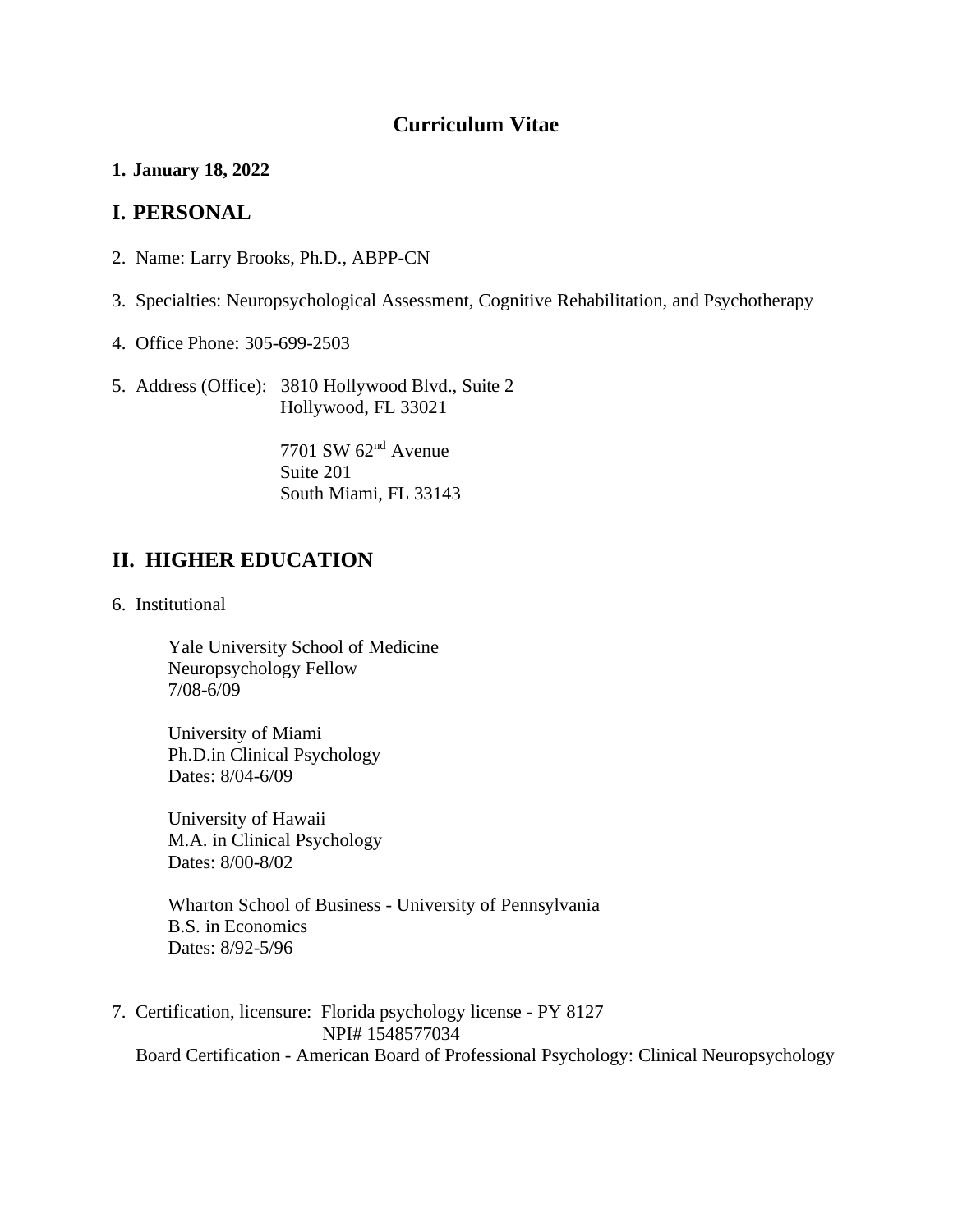### **III. EXPERIENCE**

### 8. Academic:

*Affiliate Training Staff* University of Miami Counseling Center 06/21-present

*Voluntary Assistant Professor of Research* Miller School of Medicine-University of Miami 11/12-11/15

*Assistant Professor*

Miller School of Medicine-University of Miami 9/11-10/12

#### *Clinical Instructor*

Miller School of Medicine-University of Miami 11/10-9/11

#### *Postgraduate Training*

Miller School of Medicine-University of Miami Postdoctoral Fellow in Neuropsychology/Rehabilitation Psychology 7/09-6/11

#### *Graduate Training*

Ryder Trauma Center Graduate practicum in Neurorehabilitation Miami, FL 8/07-5/08

University of Miami Department of Neurology Division of Neuropsychology Graduate practicum Miami, FL 8/06-5/07

Psychological Services Center at the University of Miami Graduate practicum Miami, FL 5/05-9/06

Hawaii State Hospital Graduate practicum in Psychosocial Rehabilitation Kaneohe, HI 8/00-8/01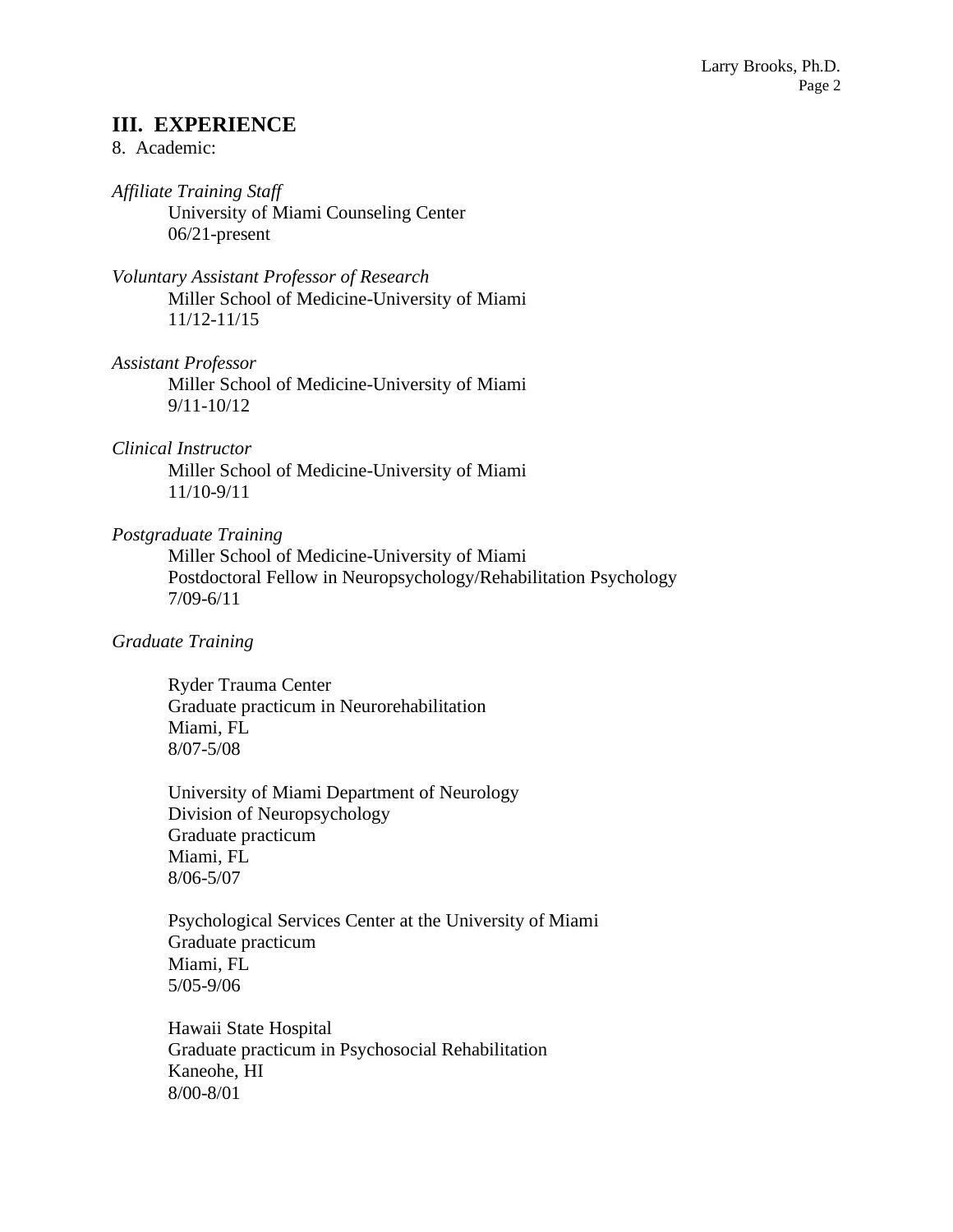9. Hospital and Treatment Center Appointments:

*Clinical Director* Baptist Hospital Brain Injury and Concussion Rehabilitation 01/22-present

*Neuropsychologist* Memorial Regional Hospital and Memorial Regional South Hospital 6/13-5/21

*Consulting Neuropsychologist* Caron Renaissance Treatment Center 4/19-6/20

*Consulting Neuropsychologist* Sunspire Key Largo Treatment Center 2/16-10/16

*Consulting Neuropsychologist* Lucida Treatment Center 1/14-12/16

*Director, Cognitive Rehabilitation Service* University of Miami School of Medicine 9/11 - 10/12

*Clinical Psychologist* University of Miami Hospital Miami, FL 11/10 - 10/12

*Clinical Psychologist* Multidisciplinary Fibromyalgia Clinic University of Miami Hospitals and Clinics 11/10 - 10/12

*Clinical Psychologist* Medical Wellness Center Multidisciplinary Pain Clinic University of Miami 11/10 - 10/12

10. Other Clinical and Research Experience:

Arthritis Research Foundation Medical Research & Statistical Consultant Miami, FL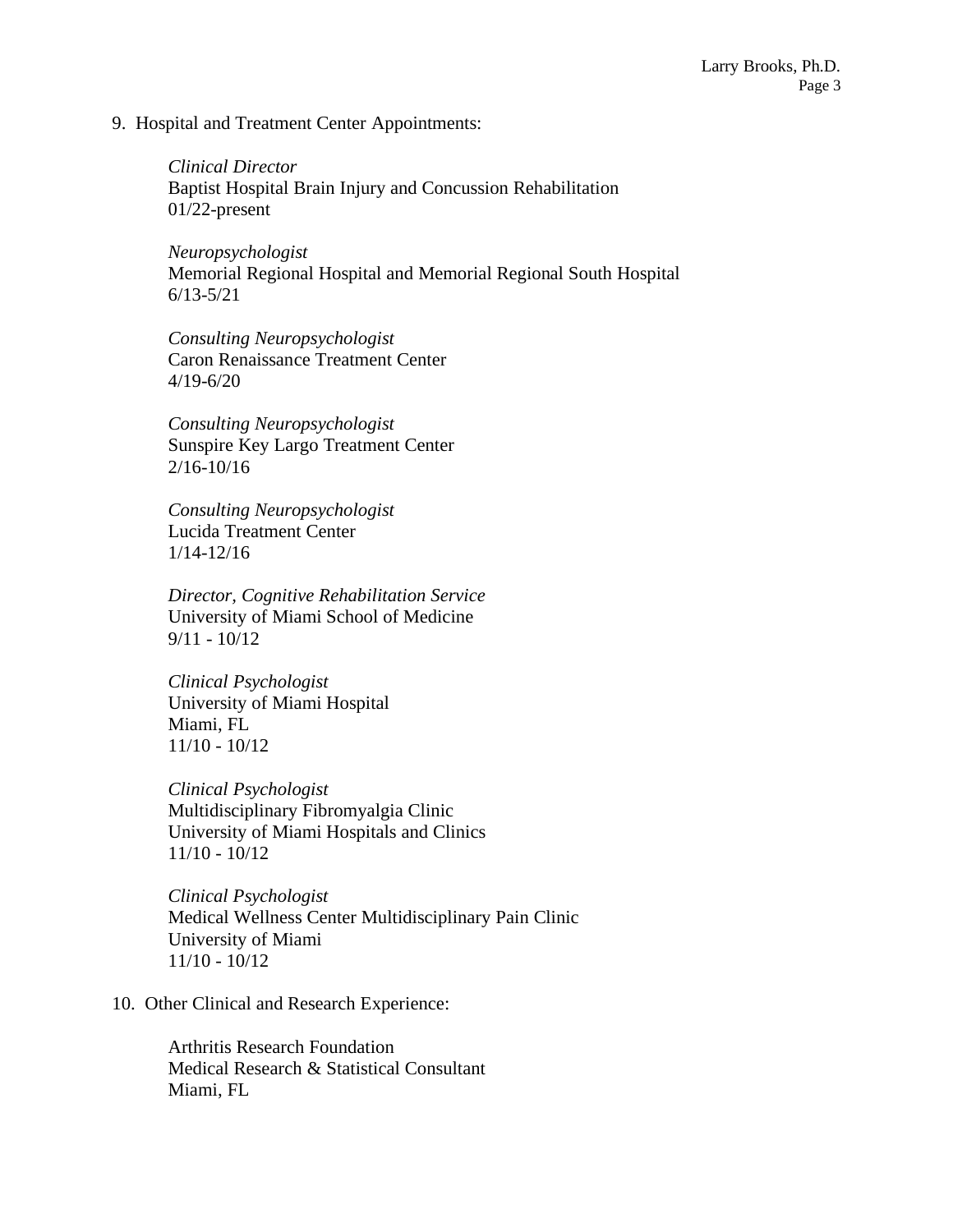7/10-2/14

Bayview Crisis Stabilization Unit Intake/Psychosocial Rehabilitation Miami, FL  $10/03 - 8/04$ 

Sausal Creek Outpatient Crisis Stabilization Clinic Crisis Intervention Oakland, CA  $8/02 - 7/03$ 

# **IV.PUBLICATIONS**

11. Books and Monographs Published:

*Book chapters*

**Brooks, L.G.,** McCabe, P.M., & Schneiderman, N. Stress, obesity, and metabolic syndrome as risk factors for coronary heart disease. In Baum, A. & Contrada, R.J. (Eds.), Handbook of Stress Science. New York, NY: Springer Publishing. 2010.

12. Juried or refereed journal articles

**Brooks, L.,** Hadi, J., Amber, K.T., Weiner, M., La Riche, C., & Ference, T. Assessing the prevalence of autoimmune, endocrine, gynecologic and psychiatric comorbidities in an ethnically diverse cohort of female fibromyalgia patients: Does the time from hysterectomy provide a clue? Journal of Pain Research, 2015, 8, 561-569.

Richards, J.S., Bombardier, C., Wilson, C., Chiodo, T., **Brooks, L.,** Tate, D., Temkin, N., Barber, J., Heinemann, A., McCullumsmith, C., & Fann, J. Efficacy of venlafaxine XR for the treatment of pain in patients with spinal cord injury and major depression: a randomized, controlled trial. Archives of Physical Medicine and Rehabilitation, 2015, 96(4), 680-689.

Fann, J., Bombardier, C., Richards, J.S., Wilson, C., Heinemann, A.W., Wilson, A.M., **Brooks. L.**, McCullumsmith, C., Temkin, N., Warms, C., & Tate, D. Venlafaxine XR for depression following spinal cord injury: A multi-site randomized clinical trial. JAMA Psychiatry, 2015, 72(3), 247-258.

Lavernia, C.J., Iacobelli, D.A., Brooks, L., & Villa, J.M. (2015). The cost-utility of total hip arthroplasty: Earlier interventions, improved economics. Journal of Arthroplasty, Epub.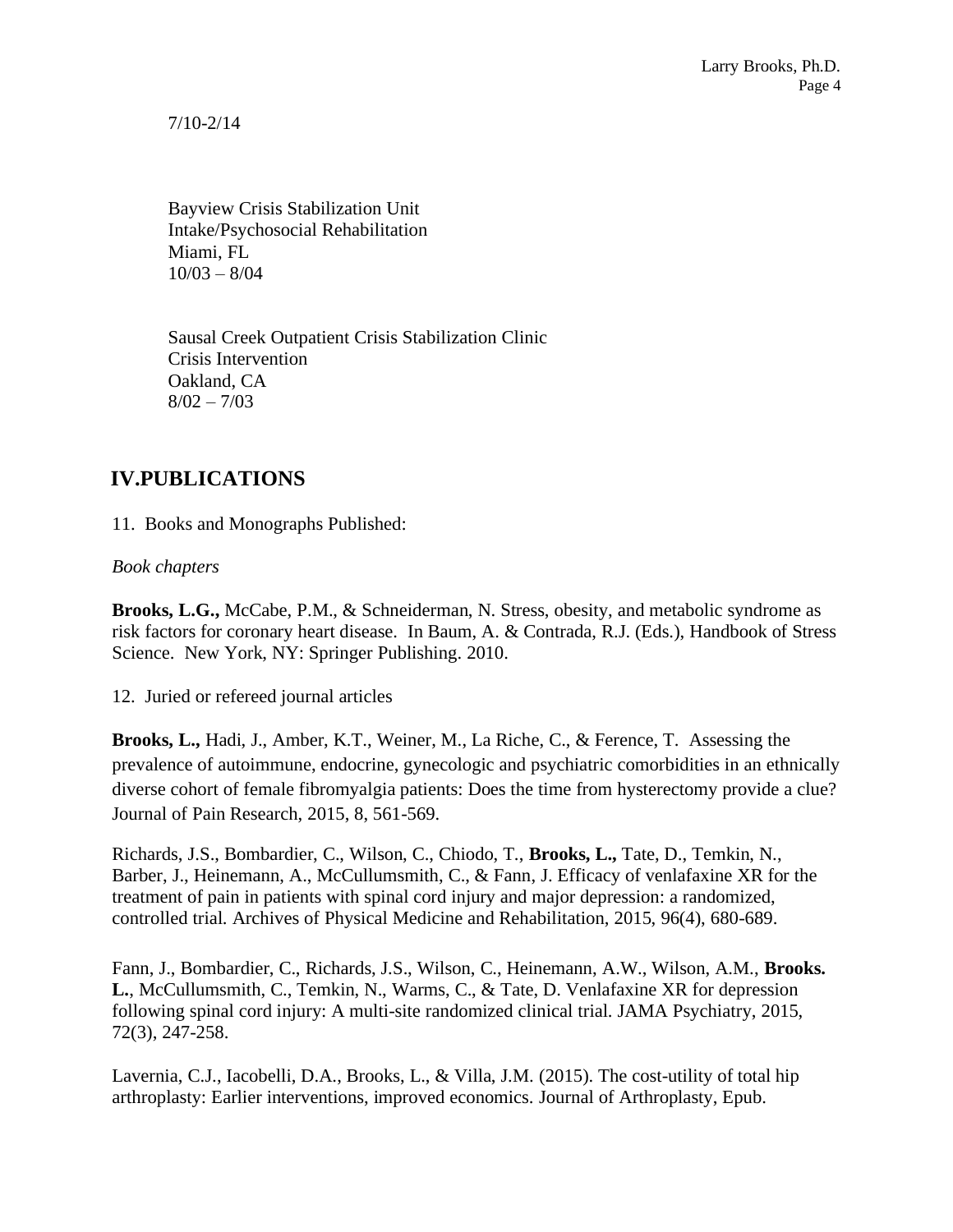**Brooks, L.** & Schirmer, T. Mobile apps for mental health. Psychiatric Times. Epub 12/26/14.

**Brooks, L.** (2014). Science or Sales? The Evidence and Application of Brain Training Games. Psychiatric Times. Epub 6/2/14.

Amber, K., **Brooks, L.,** Chee, J., & Ference, T. Assessing the perceptions of fibromyalgia syndrome in United States among academic physicians and medical students: Where are we and where are we headed? Journal of Musculoskeletal Pain, 2014, 22(1), 13-19.

Bryce, T., Richards, J.S., Bombardier, C., Dijkers, M., Fann, J., **Brooks, L.,** Chiodo, A., Tate, D., & Forchheimer, M. Screening for neuropathic pain after spinal cord injury with the Spinal Cord Injury Pain Instrument (SCIPI): a preliminary validation study. Spinal Cord, 2014, 52(5), 407-412.

Amber, K., **Brooks, L.,** & Ference, T. Does improved confidence in a disease relate to increased knowledge? Our experience with medical students. Pain Medicine, 2014, 15(3), 483-4.

Bombardier, C.H., Fann, J.R., Wilson, C.S., Heinemann, A.W., Richards, J.S., Warren, A.M., **Brooks, L.**, Warms, C.A., Temkin, N., & Tate, D.G. A randomized controlled trial of venlafaxine XR for depressive disorder after spinal cord injury: Methods and lessons learned. Journal of Spinal Cord Injury, 37(3), 247-263.

Amber, K., **Brooks, L.,** & Ference, T. Direct to consumer advertising's effects on medical students: The case of fibromyalgia. Medical Teacher, 2013, 35(11), 969-970.

Johnson-Greene, D.J., **Brooks, L.**, & Ference, T. Relationship between performance validity testing, disability status, and somatic complaints in patients with fibromyalgia. The Clinical Neuropsychologist, 2013, 27(1), 148-158.

**Brooks, L.G.**, Johnson-Greene, D.J., Lattie, E., & Ference, T. The relationship between neuropsychological symptom validity test and MCMI-III performances in patients with fibromyalgia. The Clinical Neuropsychologist, 2012, 26(5), 816-831.

Lavernia C.J., Alcerro J.C., **Brooks L.G.**, Rossi M.D. Mental health and outcomes in primary total joint replacement. Journal of Arthroplasty, 2012, 27(7), 1276-1282.

Loewenstein, D., Greig, M.T., Schinka, J., Barker, W., Shen, Q., Potter, E., Raj, A., **Brooks, L.**, Varon, D., Schoenberg, M., Wu, Y., Banko, J., Potter, H., & Duara, R. An investigation of PreMCI: Subtypes and longitudinal outcomes. Alzheimer's & Dementia*,* 2012, 8(3), 172-179.

**Brooks, L.G.** & Loewenstein, D. Assessing the progression of mild cognitive impairment (MCI) to Alzheimer's disease: Current trends and future directions. Alzheimer's Research and Therapy, 2010, 2(28).

Nation, D.A., Szeto, A., Mendez, A.J., **Brooks, L.G.,** Zaias, J., Herderick, E.E., Gonzales, J., Noller, C.M., Schneiderman, N., & McCabe, P.M. Oxytocin attenuates atherosclerosis and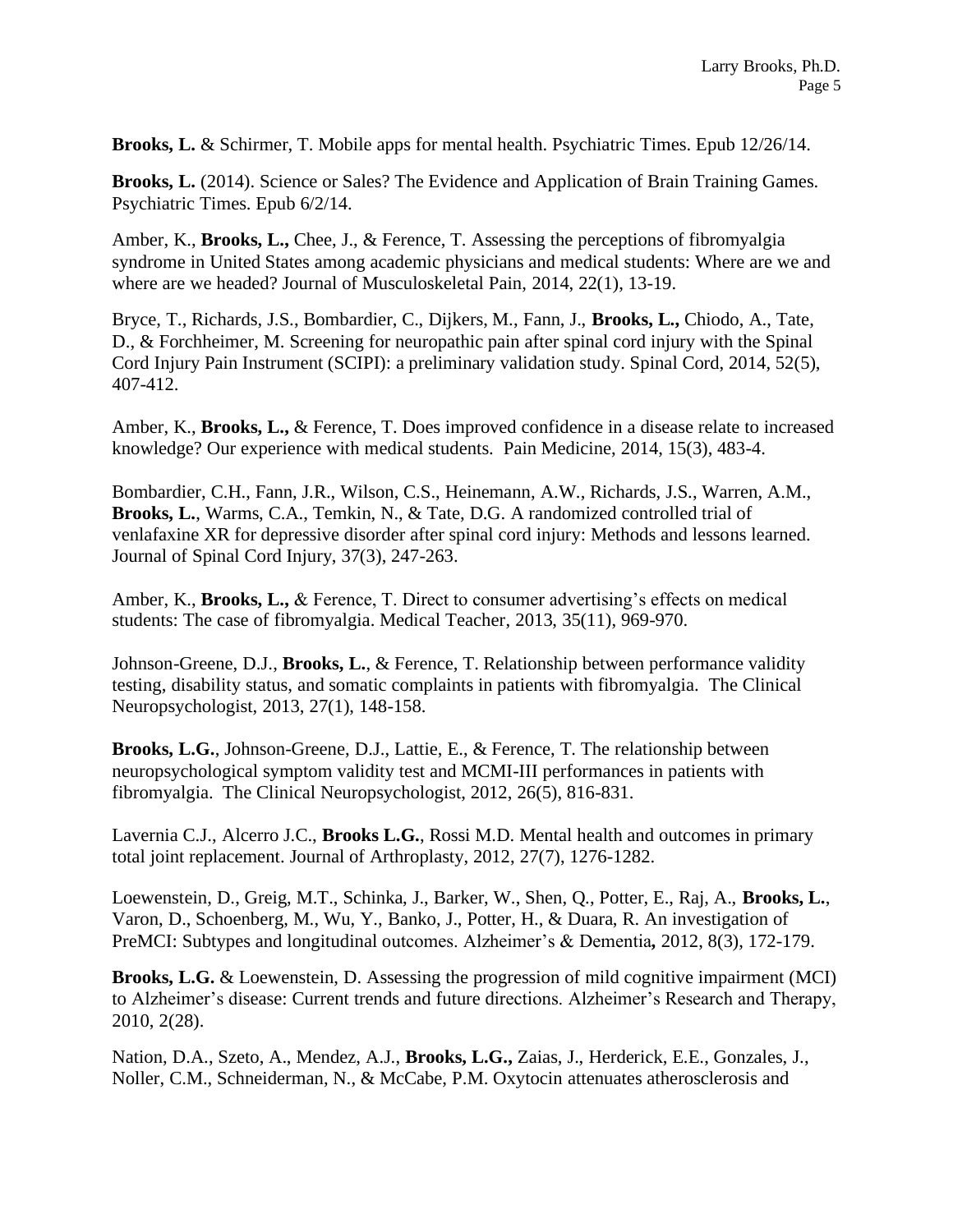adipose tissue inflammation in socially isolated Apo $E^{-/-}$  mice. Psychosomatic Medicine, 2010, 72(4), 376-382.

Szeto, A., Nation, D.A., Mendez, A.J., Dominguez-Bendala, J., **Brooks, L.G.,** Schneiderman, N., & McCabe, P.M. Oxytocin attenuates NADPH-dependent superoxide activity and IL-6 secretion in macrophages and vascular cells. American Journal of Physiology-Endocrinology and Metabolism, e-publication. 2008, 295(6), E1495-E1501.

Nation, D.A., Gonzales, J.A., Mendez, A.J., Zaias, J., Szeto, A., Paredes, J., **Brooks, L.,** D'Angola, A., Schneiderman, N., & McCabe, P.M. The effect of social environment on markers of vascular oxidant stress and inflammation in the Watanabe Heritable Hyperlipidemic rabbit. Psychosomatic Medicine, 2008, 70(3), 269-275.

Shen, B.J., Wachowiak, P.S., & **Brooks, L.G.** Psychosocial factors and assessment in cardiac rehabilitation. Europa Medicophysica, 2005, 41, 75-91.

13. Other works, publications, and abstracts

### *Refereed Abstracts:*

Lavernia, C.J., Iacobelli, D.A., Villa, J.M., & **Brooks, L.** (2014). Resource consumption and outcomes in total knee arthroplasty. Presented at the Eastern Orthopaedic Association 45th Annual Meeting. October 22-25, Amelia Island, FL.

Iacobelli, D., Villa, J.M., **Brooks, L.,** & Lavernia, C.J. (2014). The cost-utility of total hip arthroplasty: Could WOMAC predict it? Presented at the Eastern Orthopaedic Association 45th Annual Meeting. October 22-25, Amelia Island, FL.

Iacobelli, D., Villa, J.M., Lavernia, C.J., & **Brooks, L**. (2014). Medicare audits: Are we hurting our TKA patients? Presented at the Eastern Orthopaedic Association 45th Annual Meeting. October 22-25, Amelia Island, FL.

Lavernia, C.J., **Brooks, L.**, Villa, J.M, & Iacobelli, D.A. (2014). Appropriate use criteria, local carrier determination and Medicare audits: Are we hurting our total knee arthroplasty patients? Presented at the 2014 Members Meeting of the Knee Society, October 16-18, Charlotte, NC.

Lavernia, C.J., **Brooks, L.**, Iacobelli, D.A., & Villa, J.M. (2013). WOMAC and the cost-utility of total hip arthroplasty. Presented at the 30<sup>th</sup> Southern Orthopaedic Association Annual Meeting, Podium Presentation, July 19, 2013, Palm Beach, FL.

Lavernia, C.J., **Brooks, L.**, Iacobelli, D.A., & Villa, J.M. (2013). Preintervention pain in total joint arthroplasty: Do we wait until it is intolerable? Presented at the 30<sup>th</sup> Southern Orthopaedic Association Annual Meeting, Podium Presentation, July 18, 2013, Palm Beach, FL.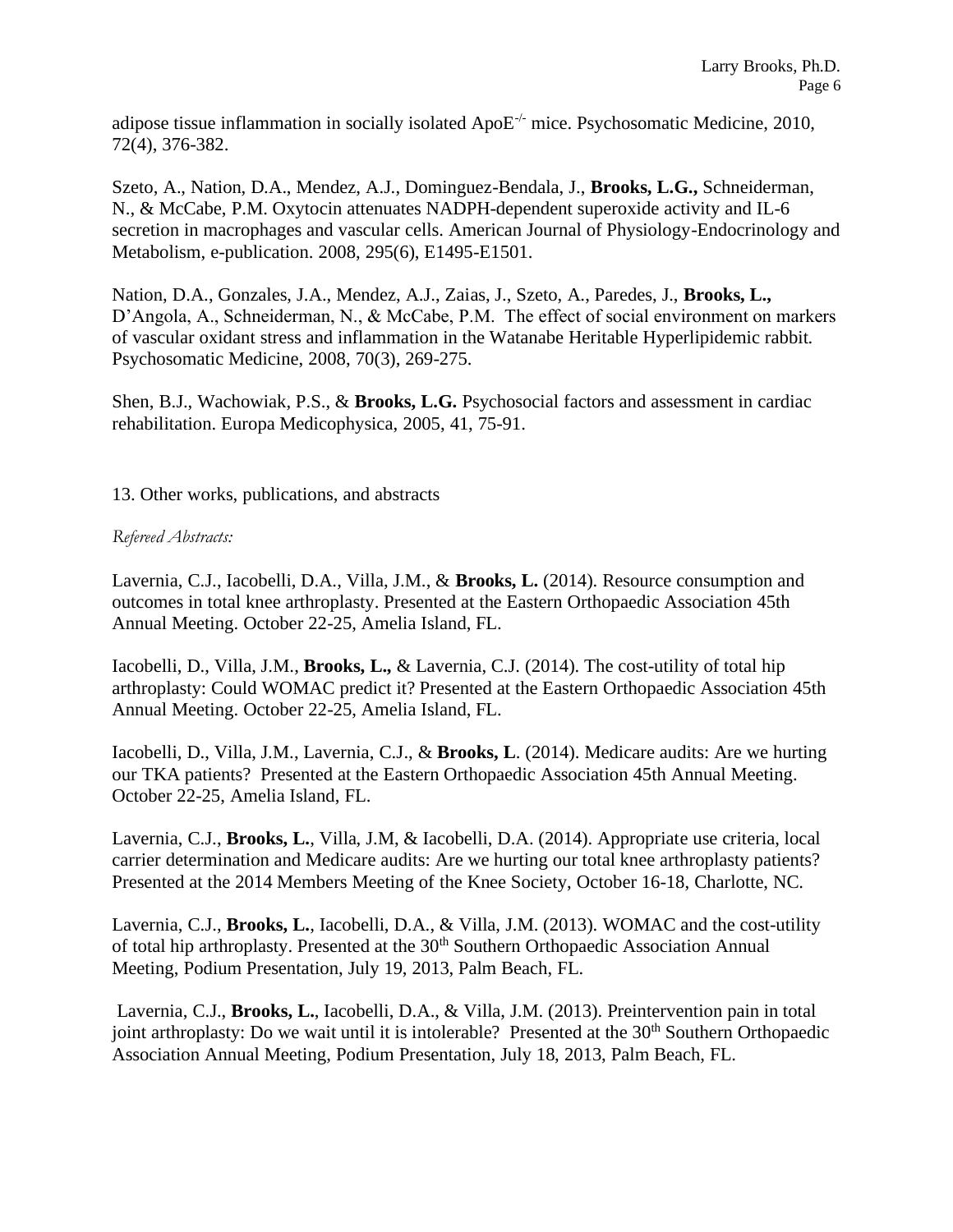Lavernia, C.J., **Brooks, L.**, Villa, J.M., & Iacobelli, D.A. (2013). Appropriate use criteria and local carrier determinations. New indications for surgery: Are we hurting our THA patients? Presented at the 2013 Summer Scientific Meeting of The Hip Society, Podium Presentation, October 4, 2013, Charleston, SC.

Bombardier, C., Fann, J., Richards, J.S., Heinemann, A., Wilson, C., Warren, A.M., **Brooks, L.**, & Tate, D. (2013). Venlafaxine XR for Major Depressive Disorder after Spinal Cord Injury: Rationale, Results and Recommendations. Presentation at the 40<sup>th</sup> annual meeting of the American Spinal Injury Association. Chicago, IL.

Lavernia, C.J., **Brooks, L**., & Villa, J.M. (2012). Preintervention pain as a predictor of total joint arthroplasty outcome. Poster presented at the 22nd annual meeting of the American Association of Hip and Knee Surgeons. Dallas, TX.

Fann, J.R., Bombardier, C.H., Tate, D., Richards, J.S., Heinemann, A.W., Wilson, C., Warren, A.M., Cardenas, D., **Brooks, L.,** Bushnik, T., Temkin, N. for the PRISMS investigators (2012). Venlafaxine XR for major depression after spinal cord injury: a multi-site randomized controlled trial. Presentation at 51st meeting of the International Spinal Cord Society. London, UK.

Johnson-Greene, D., **Brooks, L.G.** & Ference, T. (2012). Symptom validity performance and symptom reports in patients with fibromyalgia. Poster presented at the  $120<sup>th</sup>$  annual convention of the American Psychological Association. Orlando, FL.

Weiner, M., Hadi, J., La Riche, C., Ference, T., Antonevich, I., & **Brooks, L.G.** (2012). Prevalence and temporal relationship of gynecological surgery in women with fibromyalgia. Poster presented at the 10<sup>th</sup> Research Symposium of the International Association for the Study of Pain (IASP). Miami Beach, FL.

**Brooks, L.G.** & Johnson-Greene, D. (2010). Learning Characteristics In An Acute CVA Population Using the Hopkins Verbal Learning Test-Revised (HVLT-R). Poster presented at the 8<sup>th</sup> annual conference of the American Academy of Clinical Neuropsychology. Chicago, IL.

**Brooks, L.G.,** Gonzales, J.A., Szeto, A., Mendez, A.J., Schneiderman, N., Llabre, M.M., & McCabe, P.M. (2006). C-reactive protein levels predict atherosclerosis in WHHL rabbits. Poster presented at the 27<sup>th</sup> annual conference for the Society of Behavioral Medicine. San Francisco, CA.

**Brooks, L.G.,** Szeto, A., Mendez, A.J., Schneiderman, N., and McCabe, P.M. (2005). Oxidized low density lipoprotein, social environment, and disease in the WHHL rabbit. Poster presented at the 26<sup>th</sup> annual conference for the Society of Behavioral Medicine. Boston, MA.

# **V. PROFESSIONAL**

14. Funded Research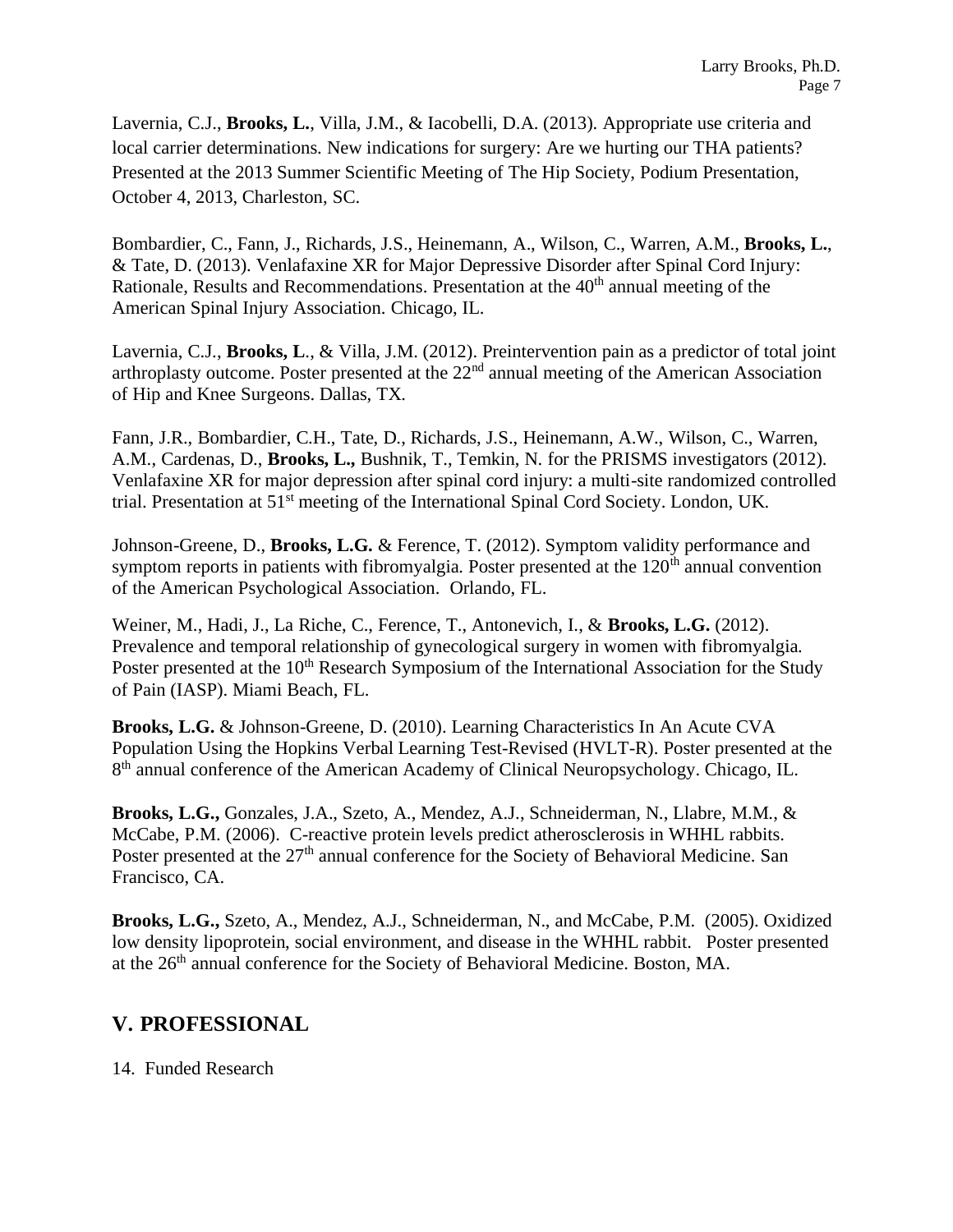*Inactive:* Awarding Agency: National Institute of Disability and Rehabilitation Research (NIDRR) Dates: August 2013 – July 2016 Title: Virtual Reality Training for Executive Functions PI: Denise Krch, Ph.D. Role: Advisory Board Total Award Amount: \$400,000

Awarding Agency: National Institute on Disability and Rehabilitation Research Dates: October 2011 - September 2016; Ended Participation on 10/31/12 Title: Spinal Cord Injury Model Systems PI: Diana Cardenas, M.D., Larry Brooks, Ph.D., Mark Nash, Ph.D. Role: Co-Principal Investigator Total Award Amount: \$2.2 million

Awarding Agency: Department of Defense - Spinal Cord Injury Research Program Dates: October 2010 - September 2014; Ended Participation on 10/31/12 Title: Obesity/Overweight in Persons with Early and Chronic SCI: A Randomized, Multicenter, Controlled Lifestyle Intervention PI: Mark Nash, Ph.D. Role: Director of the Behavioral Intervention Total Award Amount: \$1.89 million

Awarding Agency: National Institute of Disability and Rehabilitation Research (NIDRR) Dates: June 2011 – December 2013 Title: Project to Improve Symptoms and Mood in People with Spinal Cord Injury (PRISMS) PI: Charles Bombardier, Ph.D. Role: Site Principal Investigator

15. Professional and Honorary Organizations:

American Academy of Clinical Neuropsychology American Board of Professional Psychology

16. Honors and Awards

American Psychosomatic Society Young Neuroscientist Award, 2006. Graduate fellowship at the University of Miami, 2005-2008.

# **VI. TEACHING**

17. Teaching Specialization:

"Contemporary Neuropsychological and Psychological Assessment." Lecture to psychology interns at the University of Miami Counseling Center. September 21, 2020.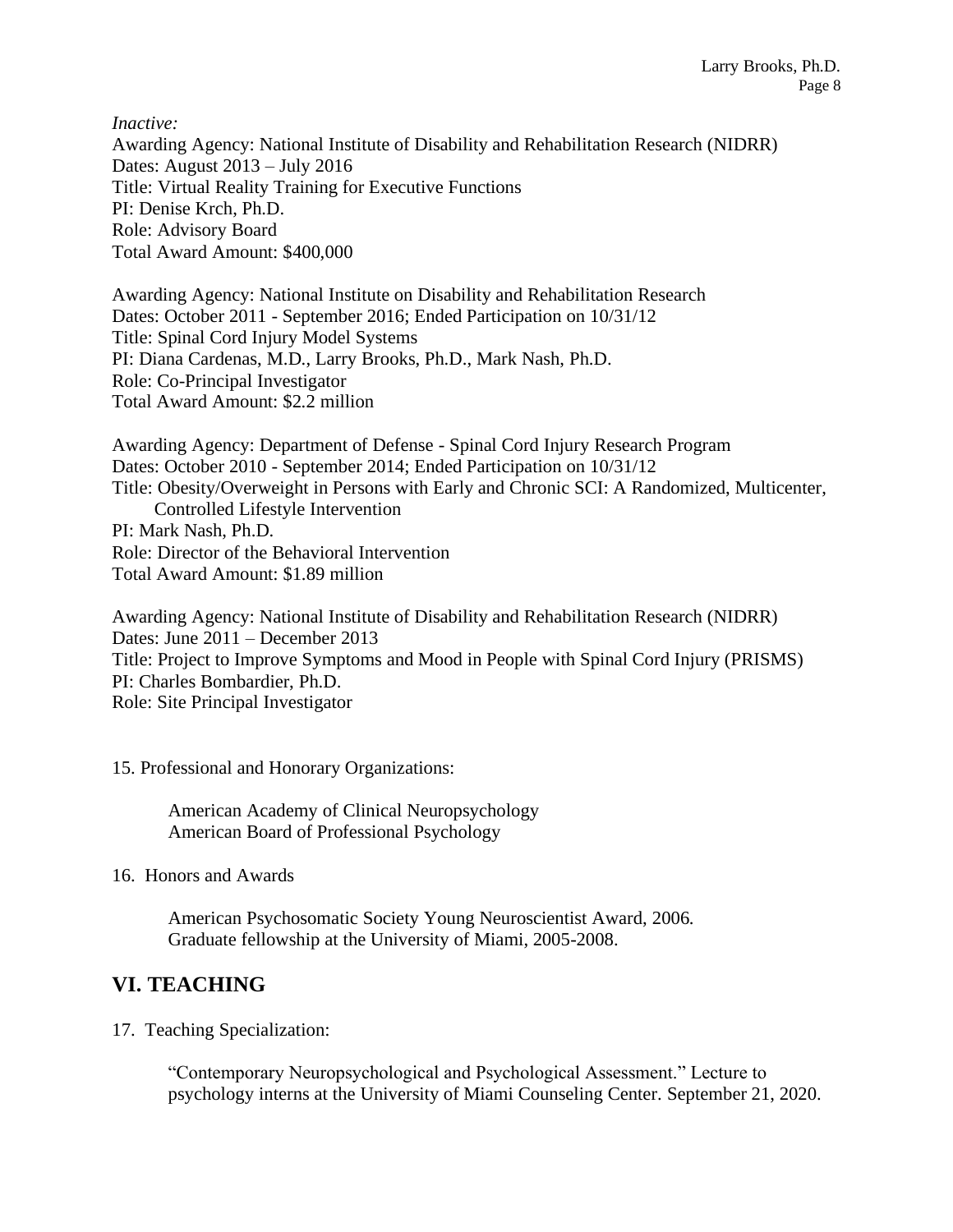"Contemporary Neuropsychological and Psychological Assessment." Lecture to psychology graduate students at Miami Children's Hospital. September 17, 2020.

"Assessment of Suicide." Baptist Hospital 18<sup>th</sup> Annual Primary Care Focus Symposium. July 13, 2019.

"Cognitive Rehabilitation." Lecture to psychology residents at Miami Children's Hospital. December 12, 2016.

"Cognitive Rehabilitation Update." Baptist Hospital 22nd Annual Brain Injury Symposium. October 15, 2016.

"Computer Training and Cognitive Rehabilitation." Temple Beth Am Caring for the Soul Lecture Series. Miami, FL. December 10, 2014.

"Stroke, Technology, and Cognitive Rehabilitation." Baptist Hospital 19<sup>th</sup> Annual Brain Injury Symposium. Miami, FL. October 20, 2013.

"Neuropsychiatric evaluation of traumatic brain injury." Lecture to residents of the Department of Rehabilitation Medicine. University of Miami. March 16, 2012.

"Psychology of Chronic Pain." Lecture to residents of the Department of Rehabilitation Medicine. University of Miami. October 14, 2011.

"Neuropsychological Assessment of Chronic Pain." Lecture to residents and fellows in Pain Management program. University of Miami. October 7, 2011.

"Neuropsychology and Neuroendocrinology of Fibromyalgia." Grand Round presentation to the Department of Rehabilitation Medicine at the University of Miami. September 2011.

"Acute Post-Operative Management." Lecture to nurses at the University of Miami. September 9 & 16, 2011.

"Pain, Somatoform Disorder, & Malingering." Lecture to residents and fellows of the Department of Rehabilitation Medicine. University of Miami. June 2011.

"Neuropsychological Assessment of Chronic Pain." Lecture to residents and fellows in Pain Management program. University of Miami. September 2010.

"Psychological Interventions for Chronic Pain." Lecture to residents and fellows in Pain Management program. University of Miami. September 2010.

Instructor of undergraduate psychology course Psychology 202 - Biological bases of behavior